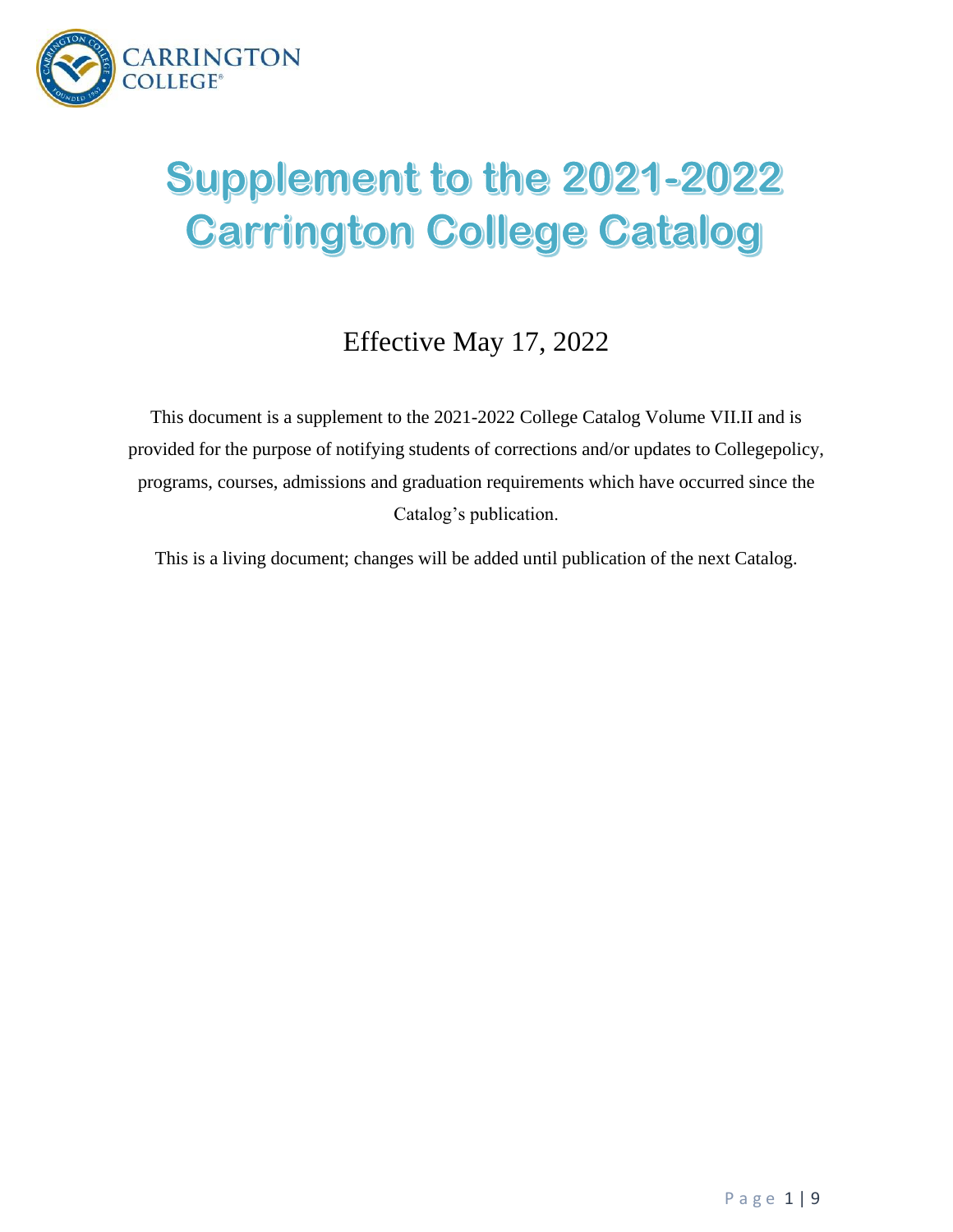

# **Location & Hours of Operation**

**Updated the campus locations of Las Vegas offering the Associate Degree in Nursing program and Phoenix Campus, Phoenix Education Center (Trades Education Center) offering the Trades Studies Associate Degree program** (Catalog p. 8, p. 9, rev. May 14, 2022).

#### **Las Vegas Campus**

5740 S. Eastern Ave., Ste. 140 Las Vegas, NV 89119 Phone: 702 688 4290

**Monday – Thursday** 7:00 am – 10:00 pm **Friday** 7:30 am – 5:00 pm **Saturday** 9:00 am – 1:00 pm

#### **Certificate programs**

Dental Assisting Medical Assisting Medical Billing and Coding

#### **Associate Degree programs**

Associate Degree in Nursing Physical Therapist Assistant Respiratory Care

#### **Las Vegas Campus Physical Resources**

The Carrington College Las Vegas campus offers certificate and degree programs in a 26,191 square foot facility composed of modern classrooms and laboratories. Each classroom is equipped with LCD projectors and wireless computer access. Labs are outfitted with microscopes,anatomy models, simulation manikins and other equipment to approximate each subject areas' professional settings. The campus has administrative offices offering a variety of student services including enrollment services, career services, registrar services, and financial services. The Carrington library website offers online resources and professional organization information. In addition, the Las Vegas campus partners with area hospitals and facilitiesto accommodate students in their clinical experience.

#### **Phoenix Education Center (Trades Education Center)**

8836 N. 23rd Ave., Building B Phoenix, AZ 85021

**Monday – Thursday** 8:00 am – 12:00 pm and 6:00 pm - 10:00 pm

**Certificate programs**

Electrical Technology Heating Ventilation, Air Conditioning and Refrigeration Maintenance Technician Veterinary Assisting

**Associate Degree programs** Electrical Technology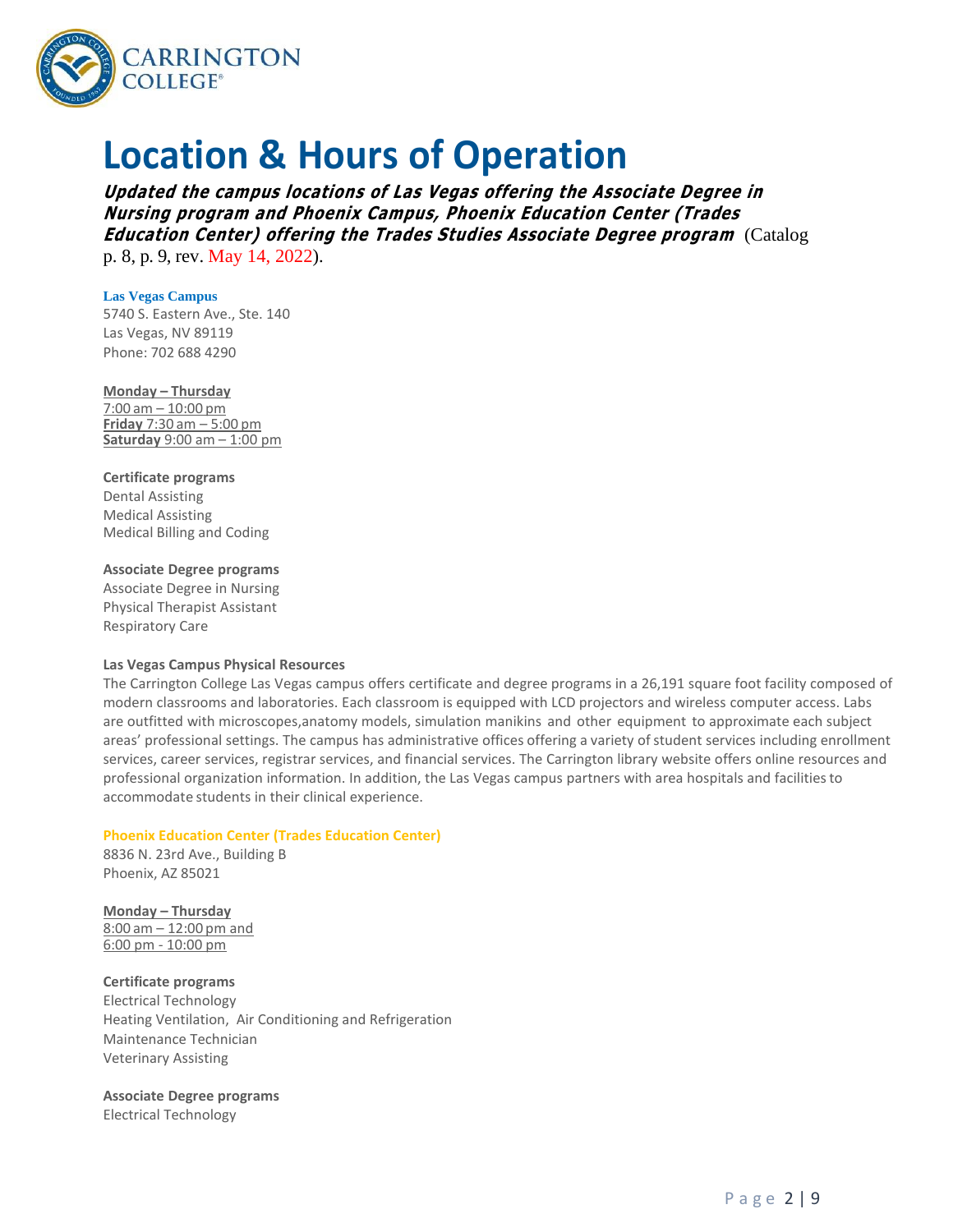

Heating, Ventilation, Air Conditioning and Refrigeration Maintenance Technician Trade Studies

#### **Phoenix Education Center Physical Resources**

The Phoenix Education Center was established in 2020 and is approximately 19,000 square feet. The facility provides students five lab spaces, two tool rooms and a student lounge. The Carrington library website offers online resources and professional organization information.

# **Accreditation & Approvals**

**Updated the Distance Education section** (Catalog p. 17, rev. May 14, 2022).

#### **Distance Education**

Carrington College is authorized to offer distance education in the following states: AK, AZ, AR, CA, CO, FL, GA, HI, IA, ID, IL, MS, MO, MT, NC, ND, NV, NJ, NM, OH, OR, PA, SC, SD, TN, TX, UT, VA, VT, WA, WV, and WY. Program availability varies by state.

# **Holiday Calendar**

### **Updated Winter Holiday list of programs to include Trade Studies**(Catalog p. 21, rev. May 14, 2022).

### Winter Holiday\*

See the below chart for details. Students should contact their Program Director or Dean of Nursing for any exceptions regarding clinical or externship requirements during this time.

| *Winter Holiday Schedule 2022 (First date off through last date off)                                                         |                                                    |  |  |  |  |  |
|------------------------------------------------------------------------------------------------------------------------------|----------------------------------------------------|--|--|--|--|--|
| December 23, 2022 - January 2, 2023<br>(Campus-based courses only. Online General<br>Education courses are still in session) | December 23, 2022 - December 26, 2022              |  |  |  |  |  |
| <b>Associate Degree in Nursing</b>                                                                                           | Criminal Justice: Corrections                      |  |  |  |  |  |
| <b>Dental Assisting Degree (Science</b><br>Emphasis)                                                                         | <b>Dental Assisting Certificate</b>                |  |  |  |  |  |
| Dental Hygiene                                                                                                               | Dental Assisting Degree (Non-Science)<br>Emphasis) |  |  |  |  |  |
| LVN to ADN                                                                                                                   | <b>Electrical Technology</b>                       |  |  |  |  |  |
| <b>Medical Radiography</b>                                                                                                   | <b>Health Information Technology</b>               |  |  |  |  |  |
| Nursing Bridge                                                                                                               | <b>Health Studies</b>                              |  |  |  |  |  |
| <b>Physical Therapist Assistant</b>                                                                                          | <b>HVAC-R</b>                                      |  |  |  |  |  |
| <b>Practical Nursing</b>                                                                                                     | Maintenance Technician                             |  |  |  |  |  |
| <b>Respiratory Care</b>                                                                                                      | Massage Therapy                                    |  |  |  |  |  |
| <b>Surgical Technology</b>                                                                                                   | Medical Administrative Assistant                   |  |  |  |  |  |
| Veterinary Technology                                                                                                        | Medical Assisting                                  |  |  |  |  |  |
| <b>Vocational Nursing Certificate</b>                                                                                        | Medical Billing and Coding                         |  |  |  |  |  |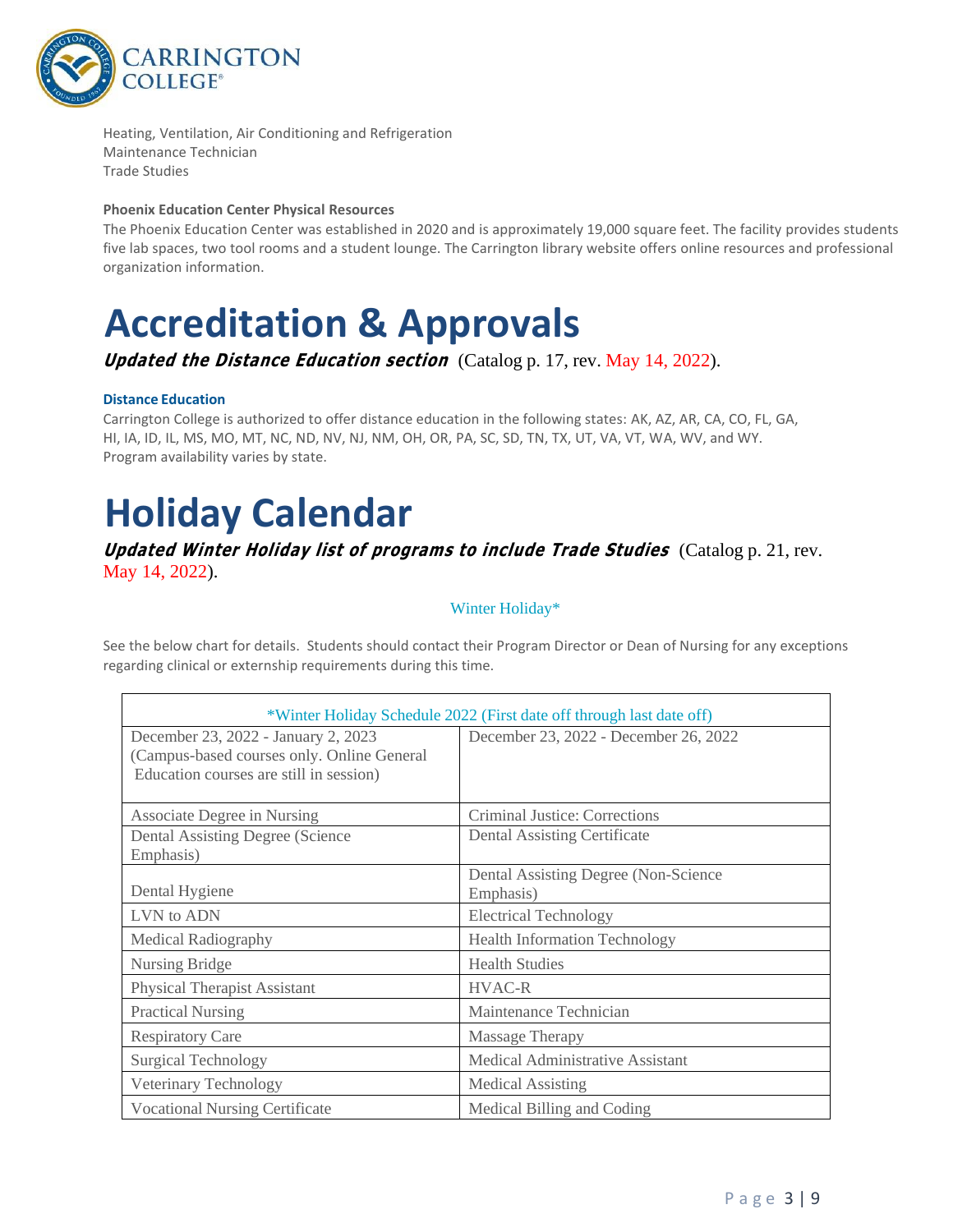

| <b>Vocational Nursing Degree (Science)</b> |                                                  |
|--------------------------------------------|--------------------------------------------------|
| Emphasis)                                  | <b>Pharmacy Technology</b>                       |
|                                            | Phlebotomy Technician                            |
|                                            | <b>Physical Therapy Technology</b>               |
|                                            | <b>Trade Studies</b>                             |
|                                            | Veterinary Assisting                             |
|                                            | Vocational Nursing Degree (Non-Science Emphasis) |

# **Programs of Study**

### **Updated Programs of Study section to include Trade Studies** (Catalog p. 26, rev. May 14, 2022).

Program availability varies by location; see specific program section for details. Carrington College offers certificate and degree programs in the following areas:

Dental Assisting **Associate Degree in Nursing** Change and Associate Degree in Nursing Electrical Technology Criminal Justice: Corrections Heating, Ventilation, Air Conditioning, and Dental Assisting Refrigeration **Dental Hygiene** Maintenance Technician **Electrical Technology** Massage Therapy **Health Information Technology Health Information Technology** Medical Administrative Assistant Medical Administrative Assistant Medical Assisting **Heating** Heating, Ventilation, Air Conditioning, and Medical Billing and Coding Refrigeration Pharmacy Technology **LACK CONNOTE CONNOTE A LACK CONNOTE CONNOTE CONNOTE CONNOTE CONNOTE CONNOTE CONNOTE CONNOTE CONNOTE CONNOTE CONNOTE CONNOTE CONNOTE CONNOTE CONNOTE CONNOTE CONNOTE CONNOTE CONNOTE CONNOTE CONNOTE CONNO** Physical Therapy Technology **Maintenance Technician** Practical Nursing **Medical Assisting** Medical Assisting Veterinary Assisting The Medical Billing and Coding Theorem and The Medical Billing and Coding Vocational Nursing Nursing Bridge

### **Certificate of Achievement Course** Respiratory Care

Phlebotomy Technician Surgical Technology

# **Associate of Occupational Studies** Veterinary Technology

### **Degree Programs Vocational Nursing**

*Spokane campus only* Medical Radiography

### **Certificate of Achievement Program Associate of Science Degree Program**

Physical Therapist Assistant Trade Studies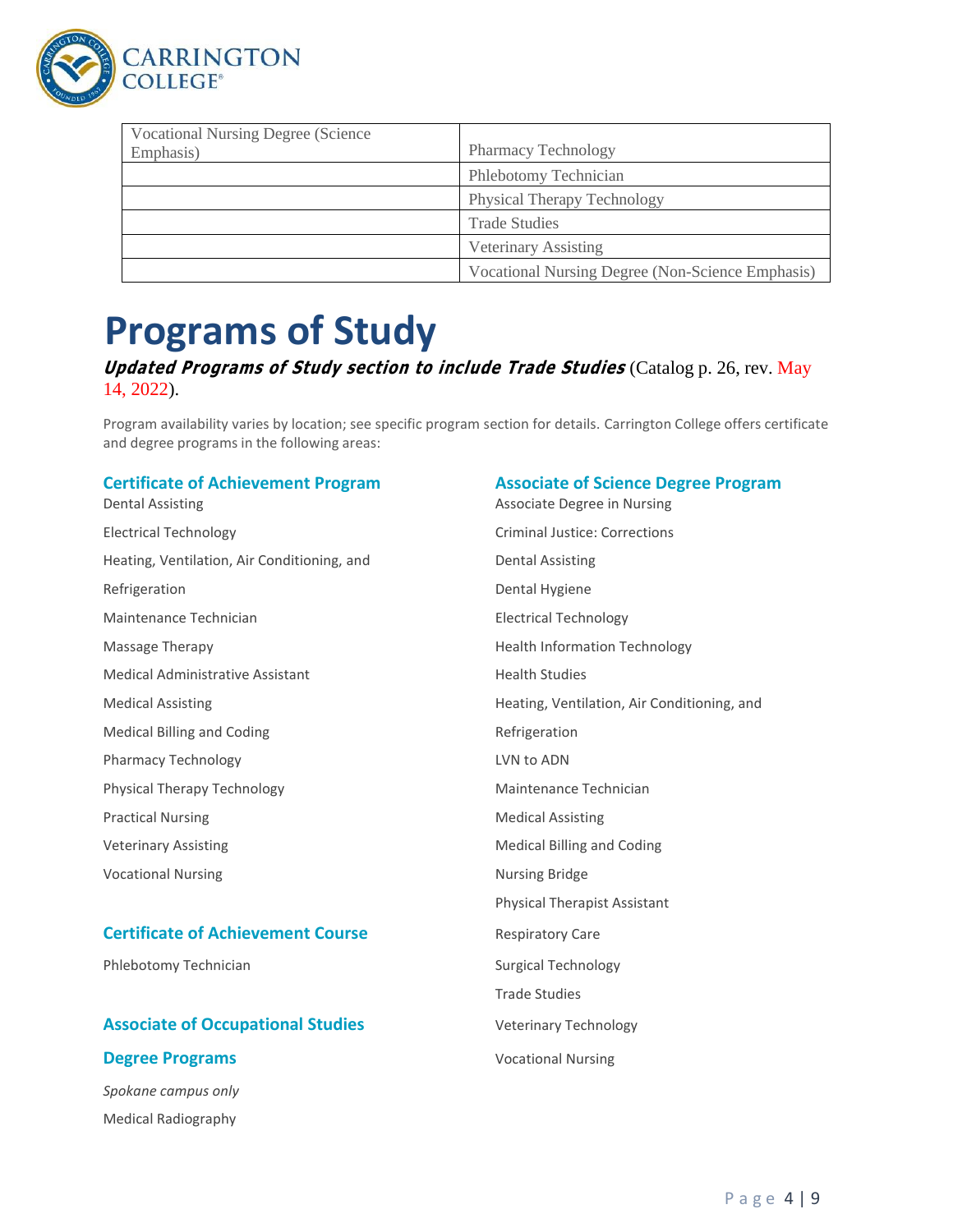

# **Associate Degree in Nursing**

**Added the campus location of Las Vegas offering the Associate Degree in Nursing**  *program* (Catalog p. 26, rev. May 14, 2022).

## **Offered to new students at:**

- **Albuquerque** • **Phoenix**
- **Las Vegas** • **Reno**
- **Mesa** • **Tucson**

**Added the Las Vegas campus in the Program Learning Outcomes for the Associate Degree in Nursing program** (Catalog p. 28, rev. May 14, 2022).

### **Program Learning Outcomes ( Las Vegas, Mesa, Phoenix, Reno, Tucson)**

Upon completion of the Associate Degree in Nursing program, graduates will be able to:

- Collaborate with the patient, family, significant others, and members of the healthcare team to provide safe, quality patient-centered care using the nursing process.
- Examine critical thinking and nursing judgement in the delivery of patient-centered care to promote and restore health for patients.
- Evaluate effective communication with patients, families, significant others, and other professionals within the context of the healthcare environment.
- Demonstrate behaviors consistent with the legal and ethical framework of nursing.
- Create an environment that promotes caring and professionalism with consideration for the patient's cultural/societal beliefs and practices.
- Apply scientific and evidence-based knowledge, regarding alterations in health, to guide actions which promote human flourishing and maintain patient-centered care.
- Integrate commitment, accountability, integrity, and discretionary judgment in their professional nursing role.
- Examine their role in safe healthcare delivery.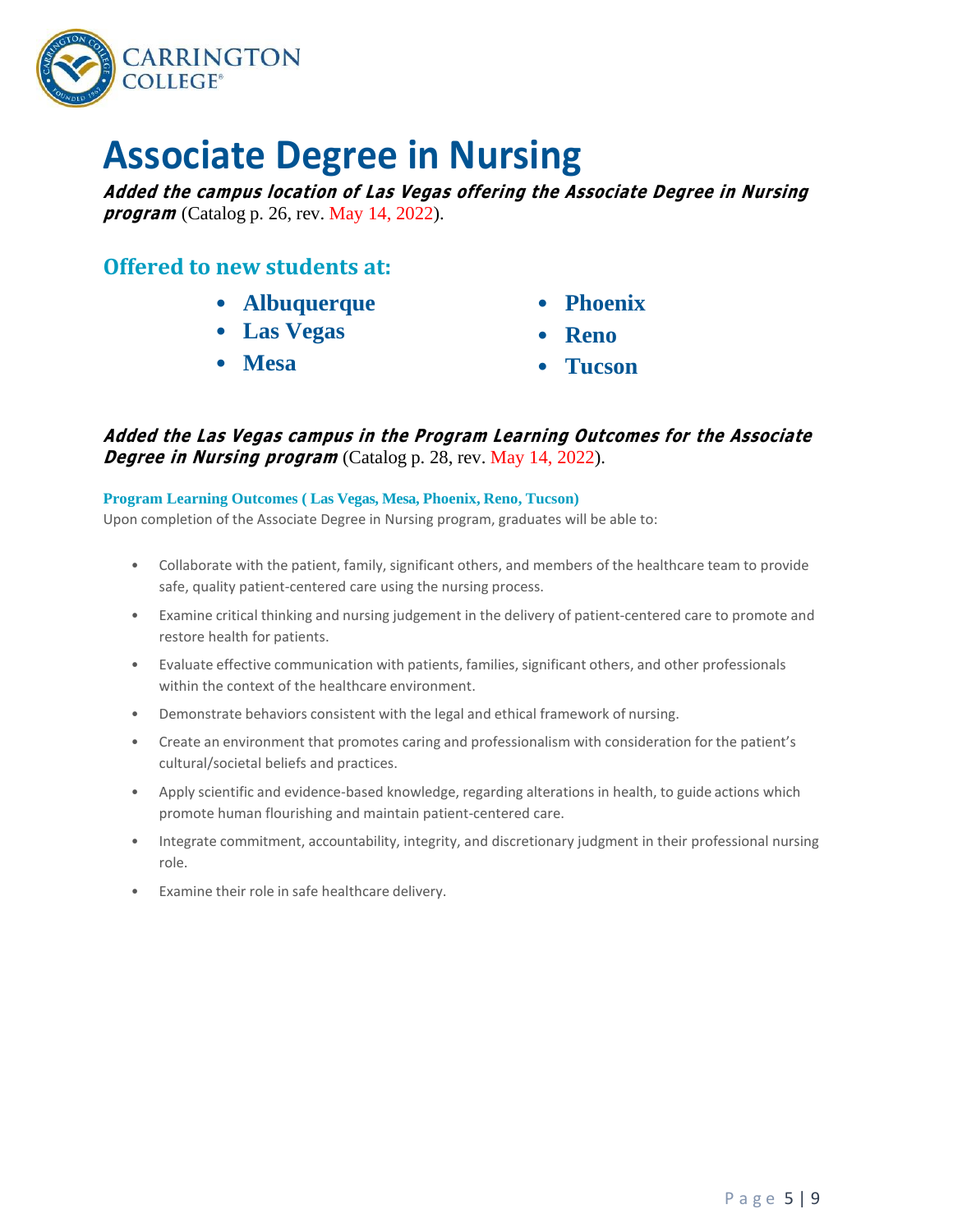

### **Added the Las Vegas campus in the Program Requirements for the Associate Degree in Nursing program** (Catalog p. 29, rev. May 14, 2022).

### Campus-Based

**Program Requirements** – Albuquerque, Las Vegas, Mesa, Phoenix, Reno, and Tucson

| Semester<br><b>Associate Degree in Nursing</b><br>Lab<br>Clinical<br>Lecture<br>Credit<br><b>Hours</b><br><b>Hours</b><br>Hours<br><b>TECHNICAL AND GENERAL EDUCATION COURSES</b><br>Hours |               |                                                          |                     |                     |                     |                |
|--------------------------------------------------------------------------------------------------------------------------------------------------------------------------------------------|---------------|----------------------------------------------------------|---------------------|---------------------|---------------------|----------------|
| <b>ENG 101</b>                                                                                                                                                                             | $^{+}$        | <b>English Writing and Composition</b>                   | 45                  | $\mathsf{O}\xspace$ | $\mathsf{O}\xspace$ | 3              |
| <b>MAT 151</b>                                                                                                                                                                             | $^{+}$        | College Algebra                                          | 45                  | $\mathbf 0$         | 0                   | 3              |
| SOC101                                                                                                                                                                                     | $+$           | Introduction to Sociology (Arizona &<br>New Mexico only) | 45                  | $\mathbf 0$         | $\mathsf{O}\xspace$ | $\mathsf{3}$   |
| PSY 101                                                                                                                                                                                    | $^{+}$        | Introduction to Psychology                               | 45                  | $\mathsf{O}\xspace$ | $\mathbf 0$         | 3              |
| <b>CHE 110</b>                                                                                                                                                                             | $\ast$        | Chemistry for Health Care Professionals                  | 30                  | $\mathbf{0}$        | $\mathbf{0}$        | $\overline{2}$ |
| <b>SPH205</b>                                                                                                                                                                              | $^{+}$        | Interpersonal Communication                              | 45                  | $\mathsf{O}\xspace$ | $\mathsf{O}\xspace$ | 3              |
| GOV 141                                                                                                                                                                                    | $^\mathrm{+}$ | Nevada and US Constitutions (Nevada<br>only)             | 45                  | $\mathsf{O}\xspace$ | $\mathbf 0$         | $\mathsf{3}$   |
| <b>BIO 121</b>                                                                                                                                                                             | $\ast$        | Human Anatomy and Physiology I with<br>Lab               | 45                  | 30                  | $\mathbf 0$         | $\overline{4}$ |
| <b>BIO 124</b>                                                                                                                                                                             | $\ast$        | Human Anatomy and Physiology II<br>with Lab              | 45                  | 30                  | $\mathbf{0}$        | $\overline{4}$ |
| <b>BIO 205</b>                                                                                                                                                                             | $\ast$        | Microbiology with Lab                                    | 45                  | 30                  | $\Omega$            | 4              |
| <b>NUR 130</b>                                                                                                                                                                             |               | <b>Fundamentals and Medical-Surgical</b><br>Nursing I    | 60                  | 60                  | 90                  | $\,8\,$        |
| <b>NUR 243</b>                                                                                                                                                                             |               | Medical-Surgical Nursing II                              | 45                  | 0                   | 90                  | 5              |
| <b>NUR 140</b>                                                                                                                                                                             |               | Pharmacology I                                           | 45                  | 0                   | $\mathsf{O}\xspace$ | $\mathsf{3}$   |
| <b>NUR 241</b>                                                                                                                                                                             |               | Pharmacology II                                          | 45                  | $\mathbf 0$         | $\Omega$            | 3              |
| <b>NUR 209</b>                                                                                                                                                                             |               | <b>Community and Mental Health Nursing</b>               | 30                  | $\mathsf{O}\xspace$ | 45                  | $\mathsf{3}$   |
| <b>NUR 247</b>                                                                                                                                                                             |               | <b>Maternal Child Nursing</b>                            | 30                  | 15                  | 45                  | 3.5            |
| <b>NUR 251</b>                                                                                                                                                                             |               | Medical-Surgical Nursing III                             | 45                  | $\mathbf{0}$        | 90                  | 5              |
| <b>NUR 240</b>                                                                                                                                                                             |               | <b>Pediatric Nursing</b>                                 | 30                  | 15                  | 45                  | 3.5            |
| <b>NUR 261</b>                                                                                                                                                                             |               | Medical-Surgical Nursing IV                              | 45                  | $\overline{0}$      | 90                  | 5              |
| <b>NUR 266</b>                                                                                                                                                                             |               | <b>NCLEX-RN Review</b>                                   | $\mathsf{O}\xspace$ | 60                  | $\mathbf 0$         | $\overline{2}$ |
| <b>NUR 262</b>                                                                                                                                                                             |               | Manager of Care                                          | 30                  | $\mathsf{O}\xspace$ | 0                   | $\overline{2}$ |
| <b>Total for Degree</b>                                                                                                                                                                    |               |                                                          | 795                 | 240                 | 495                 | 72             |

Approximate time to complete degree program: 96 weeks (not including breaks)

\* Science-based general education course

† Online general education course

Note: Course descriptions begin on page 156.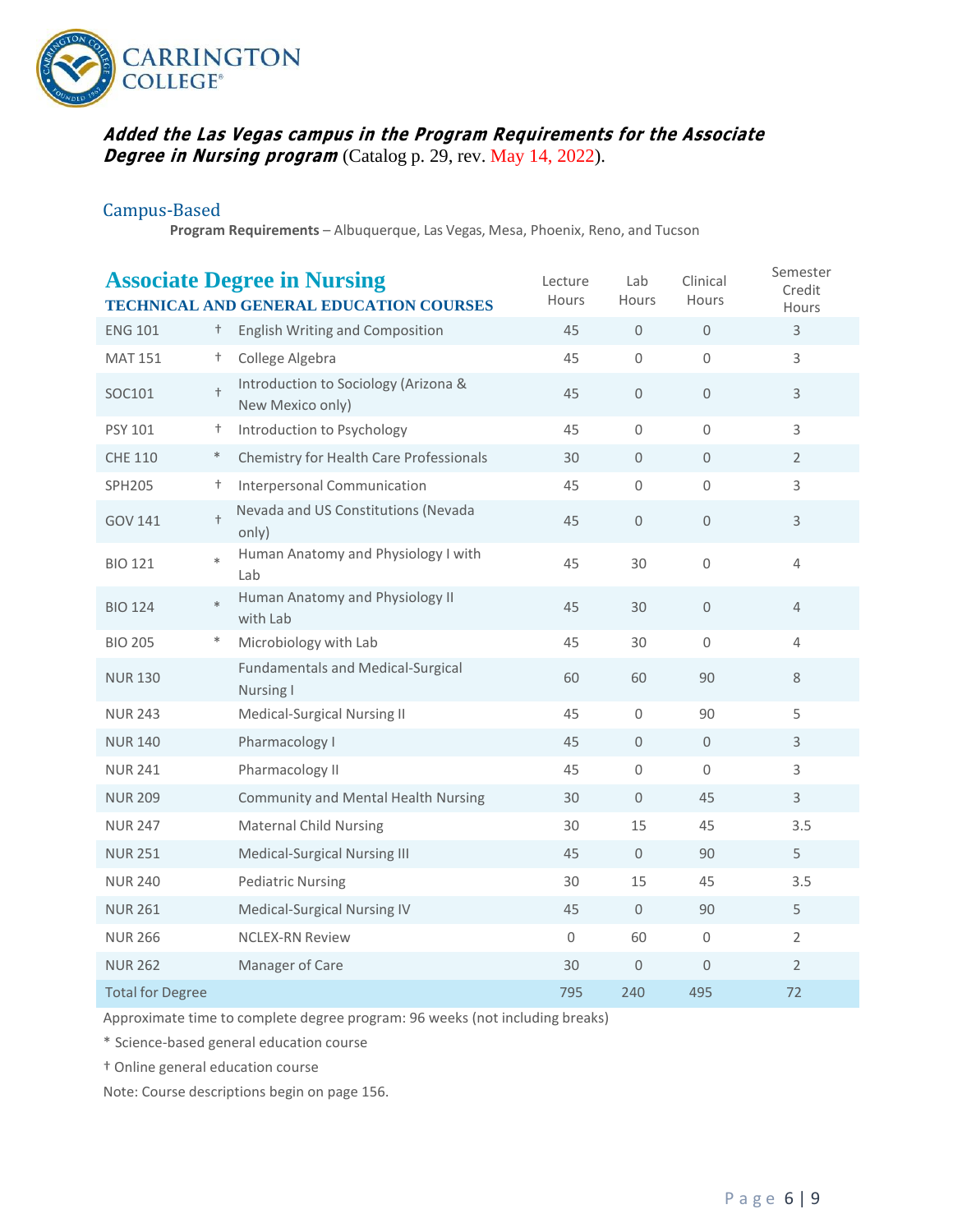

### **Added the Las Vegas campus in the Admission Requirements for the Associate Degree in Nursing program** (Catalog p. 29, rev. May 14, 2022).

**Admission Requirements for Albuquerque, Las Vegas, Mesa, Phoenix, Reno, and Tucson**

In addition to meeting the College's standard admission requirements, candidates must:

- Pass the ATI TEAS Admission Assessment with a combined score of 58%. There is a fee to test, paid directly to ATI. A second attempt is allowed 7 days following the first attempt. A third attempt is allowed 30 days following the second attempt. After failing the third attempt, the wait period is 6 months. At this point in time, a candidate may start the above process over again.
- Applicants in Reno are required to submit to drug screening and background checks, the results of which could affect enrollment in the program.

In addition to meeting the College's standard admission requirements, candidates must complete prior to attending courses:

- Attend Associate Degree in Nursing information session.
- Nevada state law requires new students attending courses onsite at a Nevada campus to provide proof of immunization prior to attending courses on campus. Please refer to the specific requirements as located in the Nevada Immunization Requirements section of this catalog.

In addition to meeting the College's standard admission requirements, candidates must provide prior to first clinical:

- Submit to drug screening and background checks that may include fingerprinting, the results of which could affect enrollment in the program.
- Provide negative TB test results. If test results are more than 12-months old, they must be from a twostep test; tuberculosis clearance (PPD) or the alternate QuantiFERON-TB Gold (QFT-G) blood test. Applicants with a history of a positive TB test must also have a chest X-ray.
- Provide proof of childhood Measles, Mumps and Rubella (MMR) immunization x2 or titer. Students must receive the 2<sup>nd</sup> injection at least four weeks after the first dose per CDC guidelines.
- Provide proof of the first dose hepatitis B vaccination or written refusal. Students must receive the 2<sup>nd</sup> injection at least one month after the first dose and the  $3<sup>rd</sup>$  injection six months after the first dose per CDC guidelines.
- Provide proof of varicella immunization (in the absence of a history of having had chickenpox), or varicella titer proving immunity.
- Provide proof of Tetanus, Diphtheria, and Pertussis (TDAP) proof of vaccination within the previous 10 years or titer proving immunity.
- Provide proof of yearly influenza vaccination, applicable during flu season.

# **Electrical Technology**

**Updated the employment position description section** (Catalog p. 51, rev. May 14, 2022).

# **Offered to new students at:**

# • **Phoenix Education Center**

Employment positions determined to be in field, to calculate the graduate employment rates required by the State of California, for graduates of the Electrical Technology program are: Electricians (47-2111.00), Security and Fire Alarm System Installers (49-2098.00), Signal and Track Switch Repairers (49-9097.00), First-Line Supervisors of Construction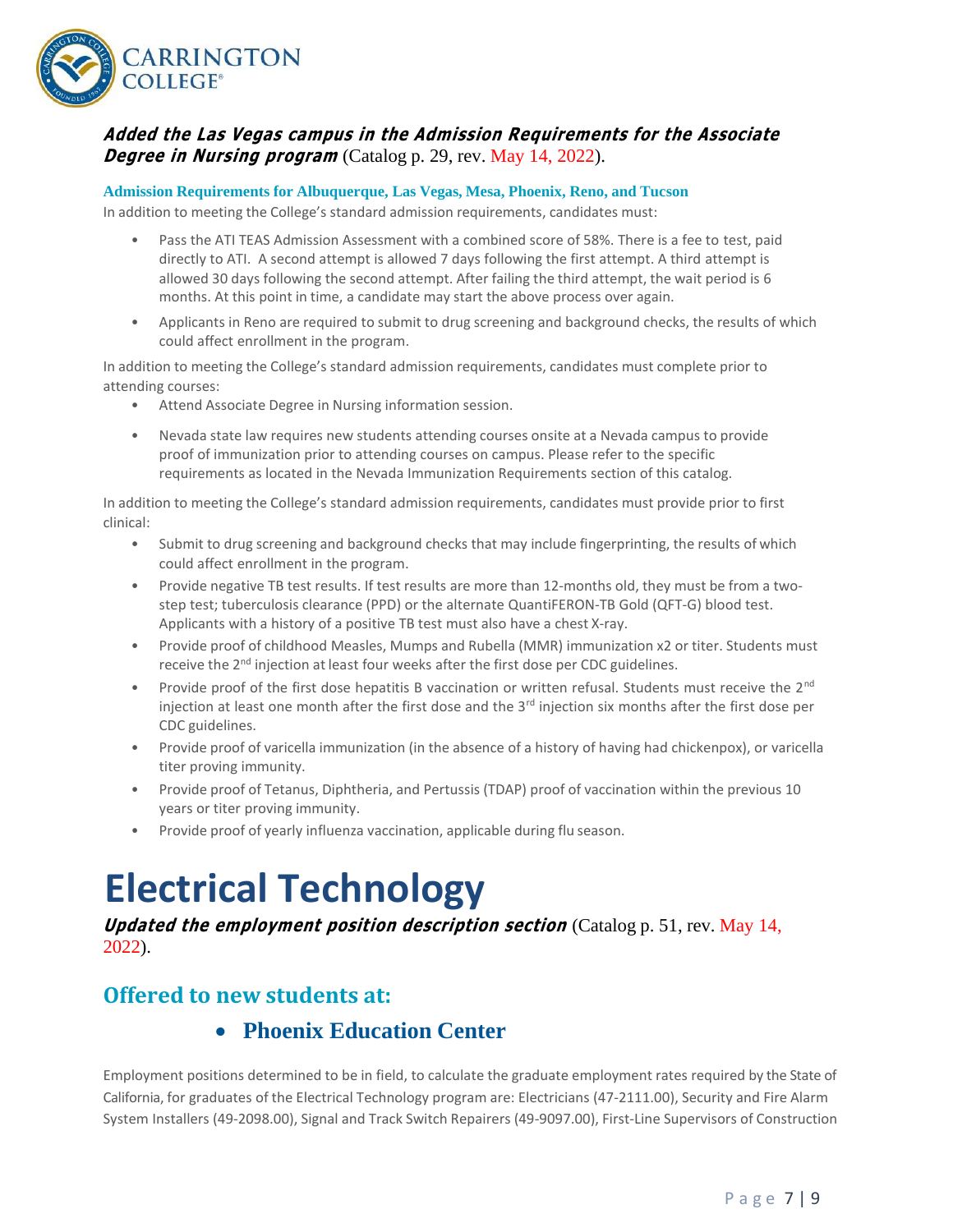

Trades and Extraction Workers (47-1011.00). More information on these careers may be found at *<https://www.onetonline.org/crosswalk/>*using the career title or the Standard Occupational Classification (SOC) number.

Applicants for jobs in the electrical technology field may be subject to pre-employment screenings such as, but not limited to, criminal background checks, drug and/or alcohol testing, physical and/or psychological examinations, and credit checks.

\*Degree completion courses are provided in an online format, and the degree is awarded from the Phoenix campus.

# **Heating, Ventilation, Air Conditioning, and Refrigeration**

**Updated the employment position description section** (Catalog p. 62, rev. May 14, 2022).

# **Offered to new students at:**

# • **Phoenix Education Center**

Employment positions determined to be in field, to calculate the graduate employment rates required by the State of California, for graduates of the Heating, Ventilation, Air Conditioning, and Refrigeration program are: Heating, Air Conditioning, and Refrigeration Mechanics and Installers (49-9021.00), and Maintenance and Repair Workers, General (49-9071.00). More information on these careers may be found at *<https://www.onetonline.org/crosswalk/>* using the career title or the Standard Occupational Classification(SOC) number.

Applicants for jobs in the heating, ventilation, air conditioning, and refrigeration field may be subject to pre-employment screenings such as, but not limited to, criminal background checks, drug and/or alcohol testing, physical and/or psychological examinations, and credit checks.

\*Degree completion courses are provided in an online format, and the degree is awarded from the Phoenix campus.

# **Maintenance Technician**

**Updated the employment position description section** (Catalog p. 62, rev. May 14, 2022).

# **Offered to new students at:**

• **Phoenix Education Center**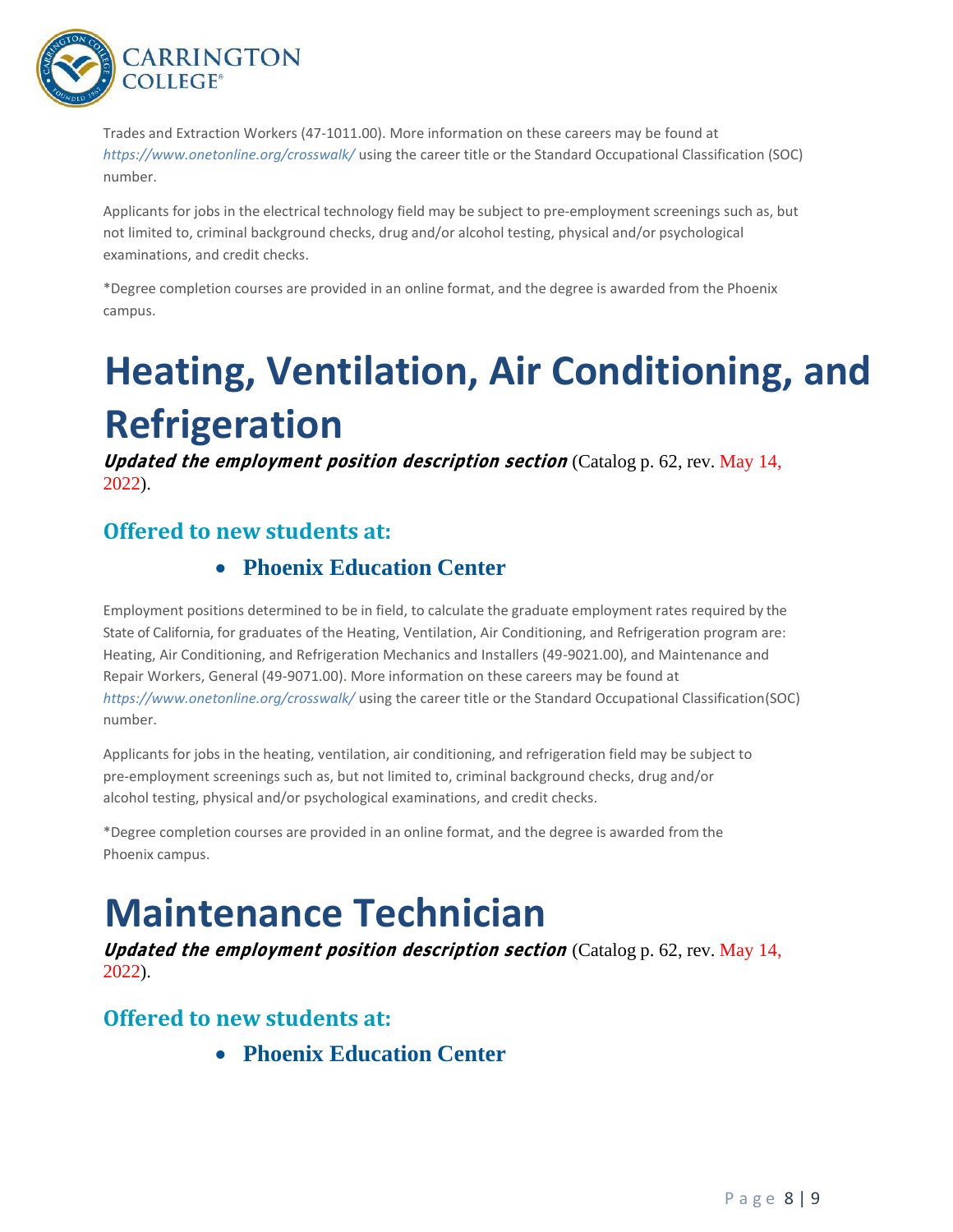

Employment positions determined to be in field, to calculate the graduate employment rates required by the State of California, for graduates of the Maintenance Technician program are: Industrial Machinery Mechanics (49- 9041.00), Helpers-Installation, Maintenance & Repair Workers (49-9098.00), Maintenance Workers, Machinery (49-9043.00), and Multiple Machine Tool Setters, Operators, and Tenders, Metal and Plastic (51-4081.00). More information on these careers may be found at *<https://www.onetonline.org/crosswalk/>* using the career title or the Standard Occupational Classification (SOC) number.

Applicants for jobs in the maintenance technology field may be subject to pre-employment screenings such as, but not limited to, criminal background checks, drug and/or alcohol testing, physical and/or psychological examinations, and credit checks.

\*Degree completion courses are provided in an online format, and the degree is awarded from the Phoenix campus.

# **Trade Studies**

# **(Online Degree Completion)**

**Added the Trade Studies online degree completion program** (rev. May 14, 2022).

Carrington's Trade Studies program, which culminates in an Associate of Science Degree\*, provides an opportunity for individuals to build on prior education to earn the educational credential that is often needed for advancement.

Offered in an online format, students in the Trade Studies program enjoy the flexibility of attending school "anytime, anywhere" while continuing to work in their current jobs. Students are provided with a comprehensive learning experience provided by faculty who complete specialized instruction to prepare them to teach via this medium.

# **Offered to new students online**

\*Degree awarded from the Phoenix campus

The following job categories are considered in-field to calculate the graduate employment rates required by the State of California for graduates of the Trades Studies Associate of Science Degree program. Detailed information for each Standard Occupational Classification (SOC) can be found at *[https://www.onetonline.org/.](https://www.onetonline.org/)*

Electrical Technology

- Electricians (47-2111.00)
- Security and Fire Alarm System Installers (49-2098.00)
- Signal and Track Switch Repairers (49-9097.00)
- First-Line Supervisors of Construction Trades and Extraction Workers (47-1011.00)

Heating, Ventilation, Air Conditioning, and Refrigeration

- Heating, Air Conditioning, and Refrigeration Mechanics and Installers (49-9021.00)
- Maintenance and Repair Workers, General (49-9071.00)

Maintenance Technician

- Industrial Machinery Mechanics (49-9041.00)
- Helpers-Installation, Maintenance & Repair Workers (49-9098.00)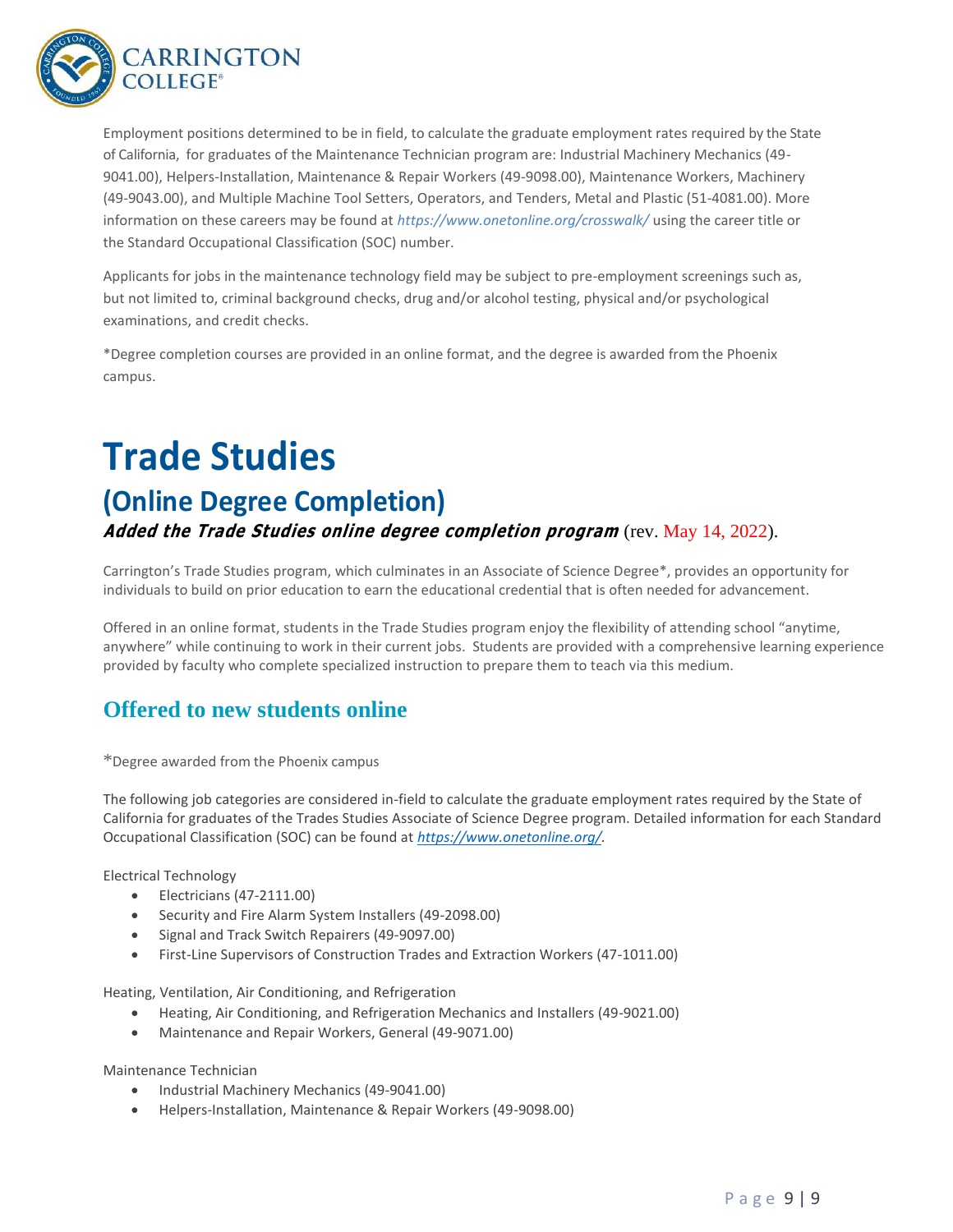

- Maintenance Workers, Machinery (49-9043.00)
- Multiple Machine Tool Setters, Operators, and Tenders, Metal and Plastic (51-4081.00)

#### **Online (Program conferred from Phoenix)**

**Program Requirements** (Online Degree Completion)

|                                         |                  | <b>Trade Studies</b><br><b>GENERAL EDUCATION COURSES</b> | Lecture<br>Hours | Lab<br>Hours   | Practical<br>Hours | Semester<br>Credit<br>Hours |
|-----------------------------------------|------------------|----------------------------------------------------------|------------------|----------------|--------------------|-----------------------------|
|                                         | <b>ENG 101</b>   | <b>English Writing and Composition</b>                   | 45               | $\overline{0}$ | $\mathbf{0}$       | 3                           |
|                                         | <b>MAT 101</b>   | <b>Principles of Mathematics</b>                         | 45               | 0              | $\Omega$           | 3                           |
|                                         | <b>PSY 101</b>   | Introduction to Psychology                               | 45               | $\Omega$       | $\Omega$           | 3                           |
|                                         | SOC101           | Introduction to Sociology                                | 45               | 0              | $\Omega$           | 3                           |
|                                         | <b>HUM 200</b>   | <b>Ethics in Contemporary Society</b>                    | 45               | $\Omega$       | $\Omega$           | 3                           |
|                                         | <b>ENG 151</b>   | <b>Technical Writing</b>                                 | 45               | $\Omega$       | $\Omega$           | 3                           |
|                                         | <b>SPH 205</b>   | Interpersonal Communication                              | 45               | $\Omega$       | $\Omega$           | $\overline{3}$              |
|                                         | <b>SCI 210</b>   | <b>Environmental Science</b>                             | 45               | 0              | $\Omega$           | 3                           |
|                                         | <b>COL 105</b>   | <b>Critical Thinking</b>                                 | 45               | $\mathbf{0}$   | $\Omega$           | $\mathsf{3}$                |
|                                         | <b>MAT 151</b>   | College Algebra                                          | 45               | 0              | 0                  | 3                           |
| Total for degree completion coursework* |                  | 450                                                      | $\overline{0}$   | 0              | 30                 |                             |
|                                         |                  | <b>Minimum Total Transfer Credits</b>                    |                  |                |                    | 30                          |
|                                         | Total for degree |                                                          | 450              | $\overline{0}$ | $\overline{0}$     | 60                          |
|                                         |                  |                                                          |                  |                |                    |                             |

Approximate time to complete degree completion coursework: 30 weeks (not including breaks) Note: Course descriptions begin on page 156.

**\*** The semester credits required to complete the Trade Studies Associate Degree program varies based on the number of credits completed in the trade-related certificate program.

| Trade Studies Degree Credits Required |
|---------------------------------------|
| 30                                    |
| 27                                    |
| 24                                    |
| 21                                    |
|                                       |

Please refer to the Transfer Credit Policy on page 221 for further details.

### **Admission Requirements**

Applicants to the Trade Studies Associate of Science online degree completion program must meet the following requirements:

- Have earned a certificate from an accredited Institution with a minimum of 30 semester credits and at least a 2.0 GPA applicable to a trades-related program (see chart above for certificate semester credits completed and degree credits required).
- Own or have unrestricted access to a computer with reliable internet access and an email account.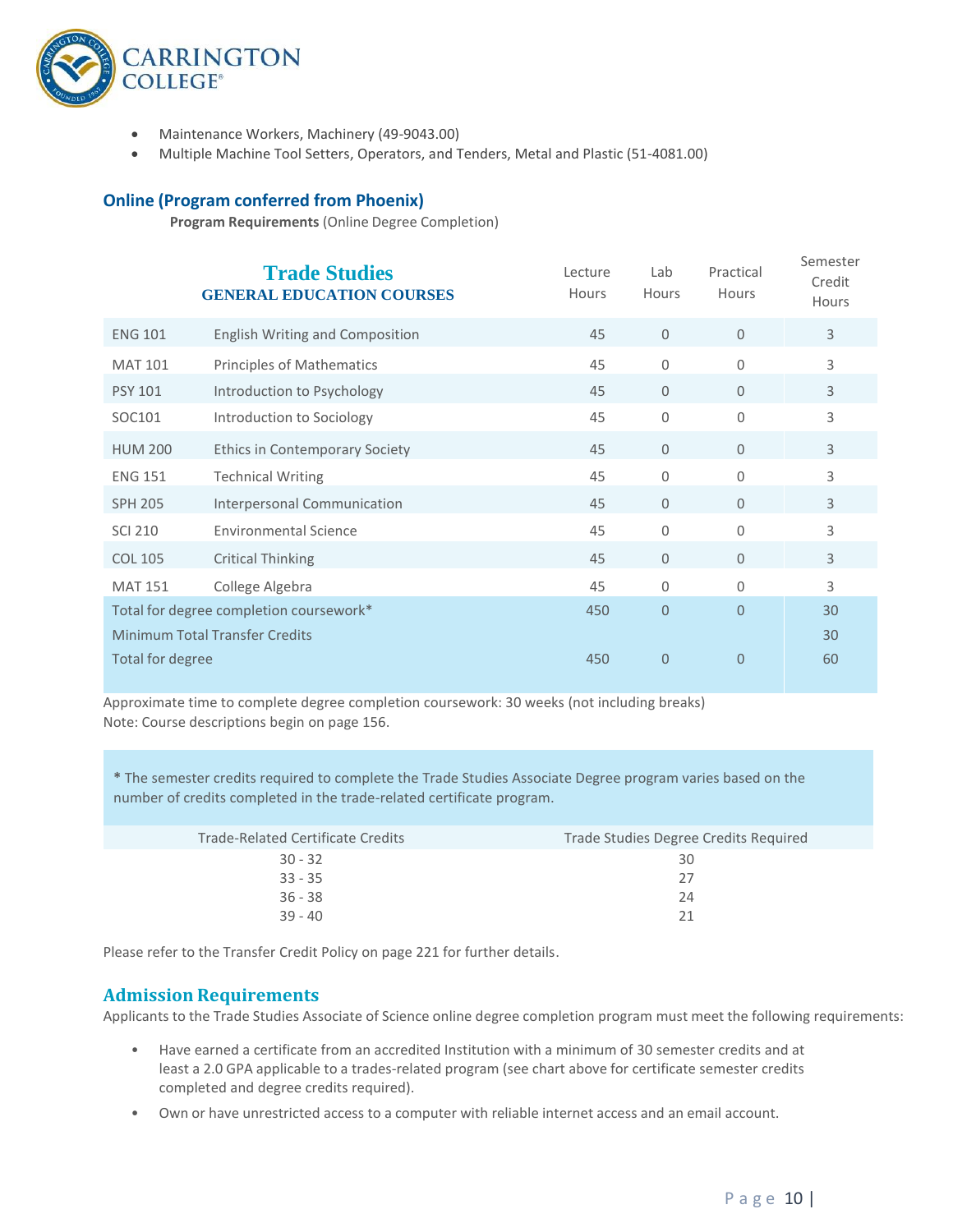

# **General Education and Training Courses**

**Added the Non-Degree Seeking Students section** (Catalog p. 153, rev. May 14, 2022).

### **TRAINING COURSES**

### **Certificate Program Courses for Non-Degree Seeking Students**

A non-degree student takes individual course(s) within a term without pursuing a full certificate or degree program. Should any individual course the student is seeking to enroll in require a pre-requisite course to be completed, the student must complete the pre-requisite course and submit the official transcript showing the successful completion of the course prior to enrollment.

Enrollment in a course(s) is independent of any Carrington College program enrollment and will be treated separately. The cost of the course(s) is not eligible for financial aid. Payment is the sole responsibility of the student, and payments must be made as agreed upon in the student's Retail Installment Contract.

Completion of course(s) as a non-degree student at Carrington College does not guarantee entry into any of the programs. If you intend to transfer Carrington College courses to another institution, you must contact the institution directly to determine the transferability of units. Accepting transfer credits is always and only up to the receiving institution.

Please refer to the Start Dates section for the available term dates. Not all courses are available each term. Please contact an Enrollment Services Representative at the desired campus for course availability.

| Certificate Program                   | Location                                                           | Cost Per    |
|---------------------------------------|--------------------------------------------------------------------|-------------|
| Courses                               |                                                                    | <b>Term</b> |
| Dental Assisting                      | Albuquerque, Boise, Las Vegas, Mesa, Phoenix, Portland, Spokane,   | \$3,072     |
|                                       | Tucson                                                             |             |
| <b>Dental Assisting</b>               | Pleasant Hill, Sacramento, San Jose, San Leandro, Stockton         | \$3,470     |
| Electrical Technology,<br><b>HVAC</b> | <b>Phoenix Trades Education Center</b>                             | \$2,800     |
| Maintenance Technology                | <b>Phoenix Trades Education Center</b>                             | \$4,253     |
| <b>Medical Assisting</b>              | Albuquerque, Boise, Las Vegas, Mesa, Phoenix, Portland, Reno,      | \$2,922     |
|                                       | Spokane, Tucson                                                    |             |
| <b>Medical Assisting</b>              | Pleasant Hill, Sacramento, San Jose, San Leandro, Stockton, Online | \$3,318     |
| <b>Medical Administrative</b>         | Online                                                             | \$2,600     |
| Assistant, Medical Billing            |                                                                    |             |
| and Coding                            |                                                                    |             |
| Medical Billing and                   | Albuquerque, Boise, Las Vegas, Mesa, Phoenix, Portland, Reno,      | \$2,886     |
| Coding                                | Spokane, Tucson                                                    |             |
| Medical Billing and                   | Pleasant Hill, Sacramento, San Jose, San Leandro, Stockton         | \$3,318     |
| Coding                                |                                                                    |             |
| Massage Therapy                       | Albuquerque, Boise, Spokane, Tucson                                | \$2,800     |
| Massage Therapy                       | Portland                                                           | \$2,675     |
| Massage Therapy                       | Stockton                                                           | \$2,950     |
| Pharmacy Technology                   | Albuquerque, Boise, Las Vegas, Mesa, Phoenix, Spokane, Tucson      | \$2,922     |
| Pharmacy Technology,                  | Portland                                                           | \$2,825     |
| <b>Veterinary Assisting</b>           |                                                                    |             |
| Pharmacy Technology                   | Pleasant Hill, Sacramento, San Jose, San Leandro, Stockton         | \$3,318     |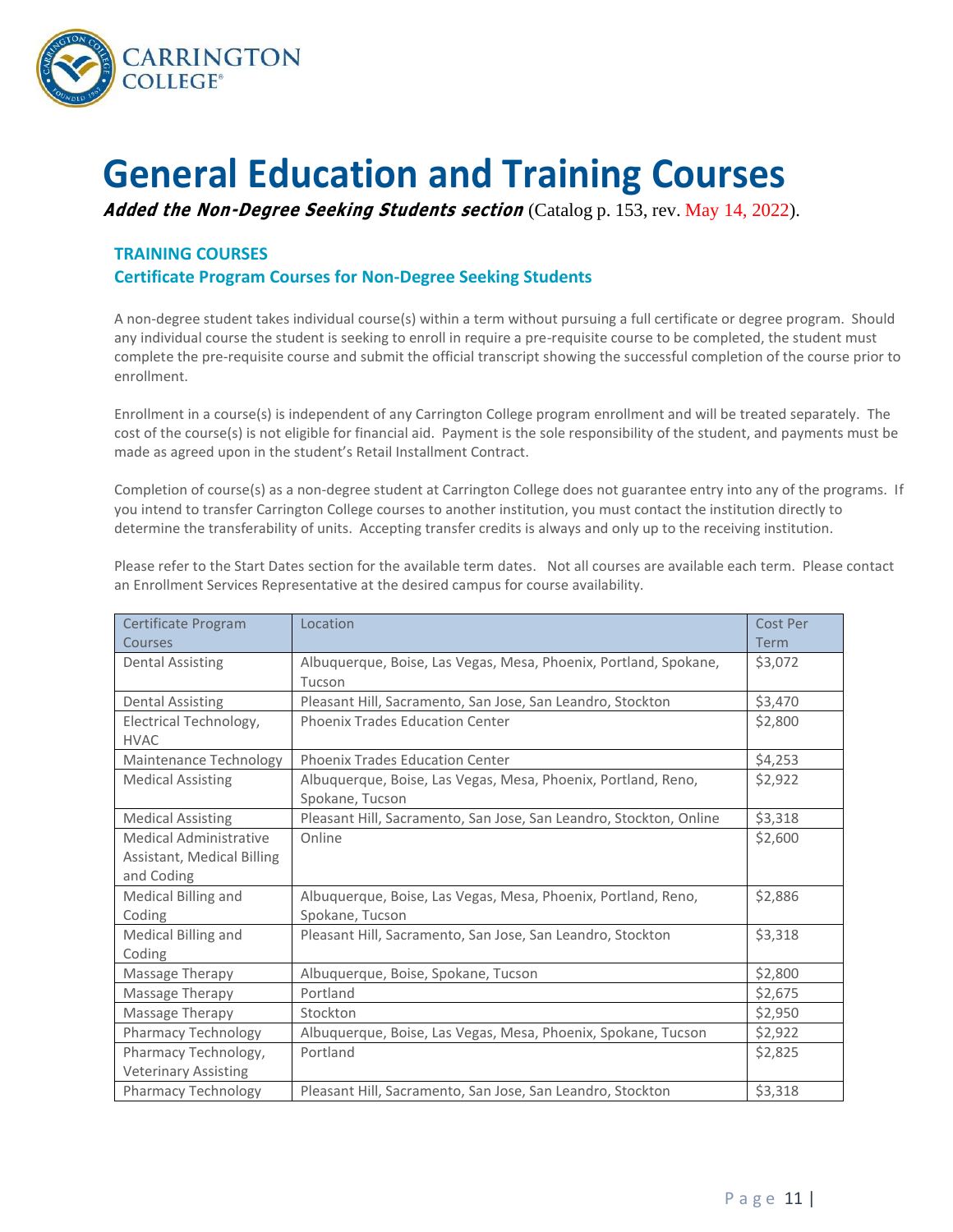

| <b>Physical Therapy</b>     | Mesa. Tucson                   | \$2.922 |
|-----------------------------|--------------------------------|---------|
| Technology                  |                                |         |
| <b>Veterinary Assisting</b> | Mesa, Phoenix, Spokane, Tucson | \$2.922 |

# **Admission Requirements and Procedures**

**Added the Trade Studies Degree to the Admission Testing section** (Catalog p. 219, rev. May 14, 2022).

## **Admission Testing**

Applicants must pass the Wonderlic Scholastic Level Exam (SLE) for admission as administered by the College. Any additional admission requirements are noted on the program page.

The following programs are not required to complete a Wonderlic SLE test for admission as the applicant has demonstrated academic ability based on the program admission requirements:

- Dental Assisting Degree
- Electrical Technology Degree
- Health Studies Degree
- Heating, Ventilation, Air Conditioning, andRefrigeration Degree
- LVN to ADN(Certificate and Degree)
- Maintenance Technician Degree
- Nursing Bridge Degree
- Trade Studies Degree
- Vocational Nursing Degree

# **Start Dates**

**Updated the Start and Term Dates** (Catalog p. 211, p. 212, rev. May 17, 2022).

### **Associate Degree in Nursing Vocational Nursing**

*Las Vegas Sacramento* **August 8, 2022** – November 25, 2022 *Certificate of Achievement*

**July 18, 2022** – August 26, 2022 **July 25, 2022** – November 11, 2022 **October 10, 2022** – November 18, 2022 **November 21, 2022** – December 30, 2022

**November 28, 2022** – March 24, 2023 **August 9, 2021** – November 26, 2021 **November 29, 2021** – March 25, 2022

**Trade Studies (online) March 28, 2022** – July 15, 2022 November 14, 2022 – March 10, 2023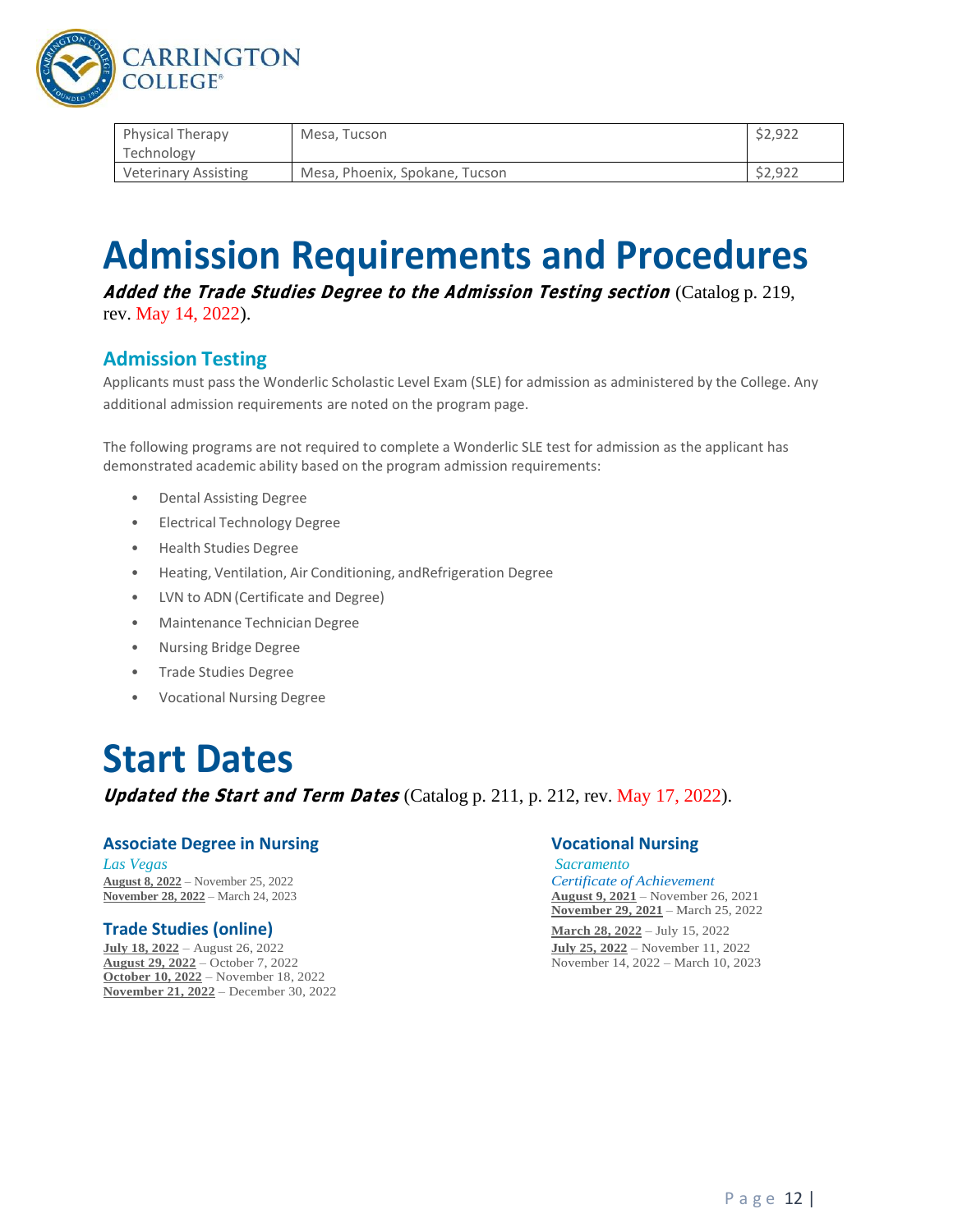

# **Academic Policies**

**Updated to include Las Vegas offering the Associate Degree in Nursing program. Added Trade Studies** (Catalog p. 230, rev. May 14, 2022).

| <b>Degree Programs</b>                                          |                                                                                     | <b>Campus</b><br><b>Based</b> | <b>Blended</b> | Online      | <b>Weeks</b><br><b>In Term</b> | <b>Total</b><br><b>Weeks</b> |
|-----------------------------------------------------------------|-------------------------------------------------------------------------------------|-------------------------------|----------------|-------------|--------------------------------|------------------------------|
| Associate Degree in Nursing                                     | (Albuquerque, Las Vegas, Mesa, Phoenix,<br>Reno, and Tucson)                        | X                             |                | X           | 16                             | 96                           |
| <b>Criminal Justice: Corrections</b>                            | (Sacramento and San Jose)                                                           | $\mathsf X$                   |                | X           | 6/18                           | 66                           |
| Dental Assisting (non-science)                                  | (Degree Completion conferred from<br>Sacramento)                                    |                               |                | X           | 6                              | 30                           |
| Dental Assisting (science)*                                     | (Degree Completion offered in<br><b>Sacramento and San Jose)</b>                    | X                             |                | X           | 6/16                           | 64                           |
| Dental Hygiene                                                  | (Boise)                                                                             | X                             |                | X           | 15                             | 75                           |
| Dental Hygiene                                                  | (Mesa)                                                                              | X                             |                | X           | 16                             | 80                           |
| <b>Electrical Technology</b>                                    | (Degree Completion conferred from<br>Phoenix)                                       |                               |                | X           | 16                             | 64                           |
| <b>Health Information</b><br>Technology                         | (Degree Completion conferred from<br>Sacramento)                                    |                               |                | X           | 6                              | 36                           |
| <b>Health Studies</b>                                           | (Degree Completion conferred from Boise,<br>Phoenix, Sacramento, and Spokane)       |                               |                | X           | 6                              | 42                           |
| Heating, Ventilation, Air<br>Conditioning, and<br>Refrigeration | (Degree Completion conferred from<br>Phoenix)                                       |                               |                | X           | 6                              | 24                           |
| LVN to ADN                                                      | (Sacramento)                                                                        | $\mathsf X$                   |                | X           | 16                             | 32                           |
| Maintenance Technician                                          | (Degree Completion conferred from<br>Phoenix)                                       |                               |                | X           | 6                              | 30                           |
| <b>Medical Assisting</b>                                        | (Degree Completion Conferred from<br>Sacramento)                                    |                               |                | X           | 6                              | 30                           |
| <b>Medical Billing &amp; Coding</b>                             | (Degree Completion Conferred from<br>Sacramento)                                    |                               |                | $\mathsf X$ | 6                              | 30                           |
| <b>Medical Radiography</b>                                      | (Spokane)                                                                           | $\mathsf X$                   |                | X           | 16                             | 96                           |
| <b>Nursing Bridge</b>                                           | (Boise)                                                                             | X                             |                | X           | 16                             | 48                           |
| Pharmacy Technology                                             | (Degree Completion Conferred from<br>Sacramento)                                    |                               |                | X           | 6                              | 30                           |
| <b>Physical Therapist Assistant</b>                             | (Boise, Las Vegas, Mesa, and Pleasant Hill)                                         | $\mathsf X$                   |                | $\mathsf X$ | 16                             | 80                           |
| <b>Respiratory Care</b>                                         | (Phoenix, Las Vegas, and Pleasant Hill)                                             | X                             |                | $\sf X$     | 16                             | 80                           |
| <b>Surgical Technology</b>                                      | (Phoenix and San Jose)                                                              |                               | X              |             | 16                             | 64                           |
| <b>Surgical Technology</b>                                      | (Degree Completion conferred from<br>Sacramento)                                    |                               |                | X           | 6                              | 18                           |
| <b>Trade Studies</b>                                            | (Degree Completion conferred from<br>Phoenix)                                       |                               |                | $\mathsf X$ | 6                              | 30                           |
| <b>Veterinary Technology</b>                                    | (Citrus Heights, Pleasant Hill, Sacramento,<br>San Jose, San Leandro, and Stockton) | $\mathsf X$                   |                | Χ           | 16                             | 80                           |
| Vocational Nursing (non-<br>science)                            | (Degree Completion conferred from<br>Sacramento)                                    |                               |                | X           | 6                              | 24                           |
| <b>Vocational Nursing (science)</b>                             | (Degree Completion conferred from<br><b>Sacramento and San Jose)</b>                | X                             |                | Χ           | 16                             | 64                           |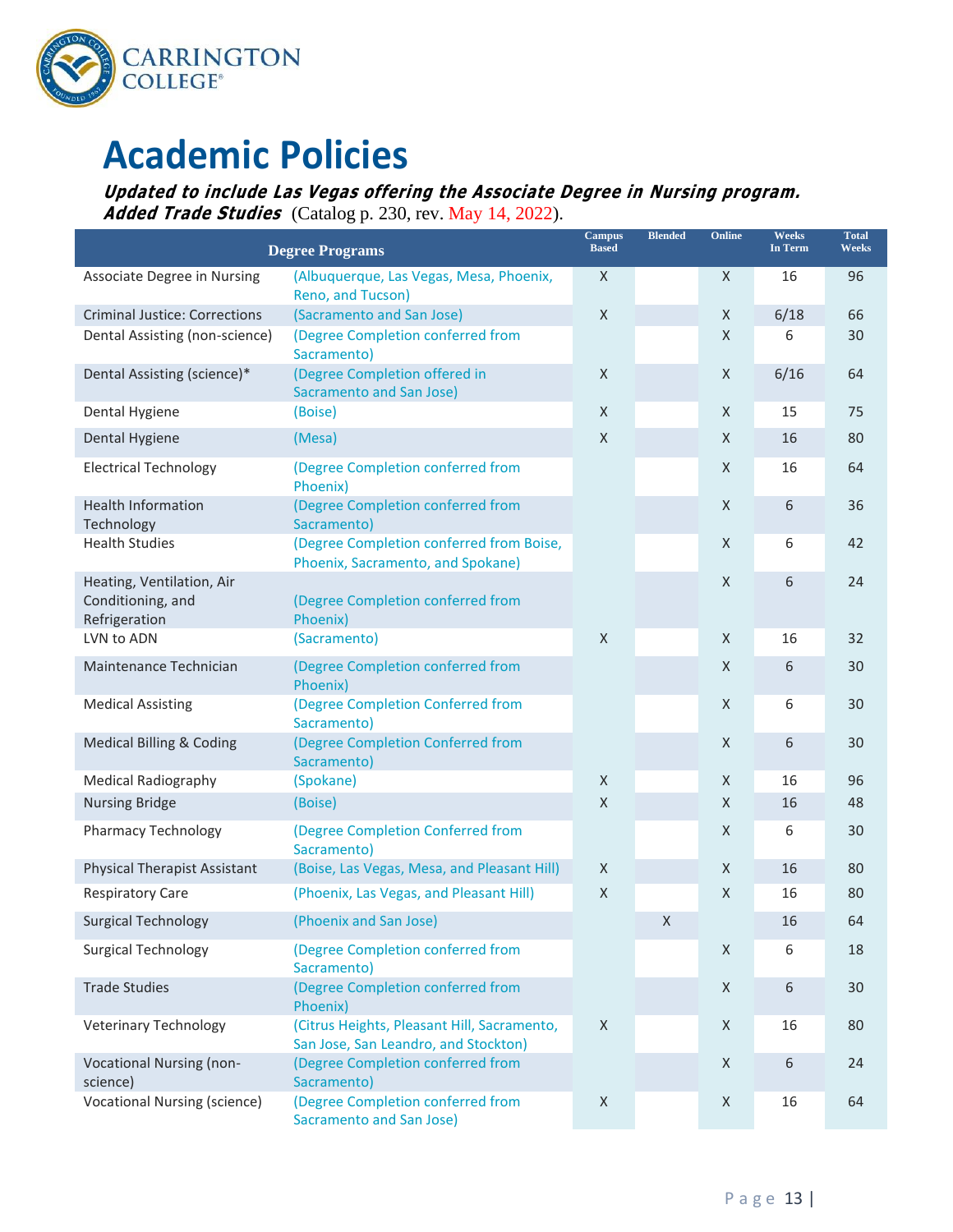

## **Updated the footnote in the Grading Scale** (Catalog p. 224, rev. May 14, 2022).

### **Grading Scale**

A four-point scale is used to determine academic standing.

| <b>Grade</b>  | Quantitative<br><b>Assessment</b> | <b>Qualitative</b><br><b>Assessment</b> | <b>Grade</b><br><b>Point</b> |
|---------------|-----------------------------------|-----------------------------------------|------------------------------|
| $\mathsf{A}$  | 90-100%                           | Excellent                               | $\overline{4}$               |
| B             | 80-89%                            | Very Good                               | 3                            |
| $\mathcal{C}$ | 70-79%<br>75-79%*                 | Satisfactory                            | $\mathfrak{2}$               |
| D             | 60-69%<br>60-74%*                 |                                         | 1                            |
| F             | Below 60%                         | Failing                                 | $\Omega$                     |

\*Minimum course passing grade requirement of 75% for Dental Hygiene (Mesa and Boise), all nursing programs and Medical Radiography.

# **Tuition & Fees**

**Updated the Tuition & Fees for Arizona to include Trade Studies** (Catalog p. 240, rev. May 14, 2022).

# **Arizona** *Effective May 14, 2022*

| Program                                                                            | <b>Credential</b> | Academic<br>Year 1 | <b>Academic</b><br>Year 2 | <b>Academic</b><br>Year 3 | Total <sup>1</sup> |
|------------------------------------------------------------------------------------|-------------------|--------------------|---------------------------|---------------------------|--------------------|
| Associate Degree in Nursing                                                        | Degree            | \$18,810           | \$18,800                  | \$18,800                  | \$56,410           |
| <b>Dental Assisting</b>                                                            | Certificate       | \$15,370           | \$3,072                   |                           | \$18,442           |
| Dental Assisting (blended)                                                         | Certificate       | \$15,370           | \$3,072                   |                           | \$18,442           |
| Dental Hygiene                                                                     | Degree            | \$25,304           | \$25,294                  | \$12,647                  | \$63,245           |
| <b>Electrical Technology</b>                                                       | Certificate       | \$14,010           | \$5,600                   |                           | \$19,610           |
| <b>Electrical Technology</b><br>(online completer)                                 | Degree            | \$8,630            |                           |                           | \$8,630            |
| Health Studies (online completer)                                                  | Degree            | \$10,585           | \$4,230                   |                           | \$14,815           |
| Heating, Ventilation, Air<br>Conditioning, and Refrigeration                       | Certificate       | \$14,010           | \$5,600                   |                           | \$19.610           |
| Heating, Ventilation, Air<br>Conditioning, and Refrigeration (online<br>completer) | Degree            | \$8,630            |                           |                           | \$8,630            |